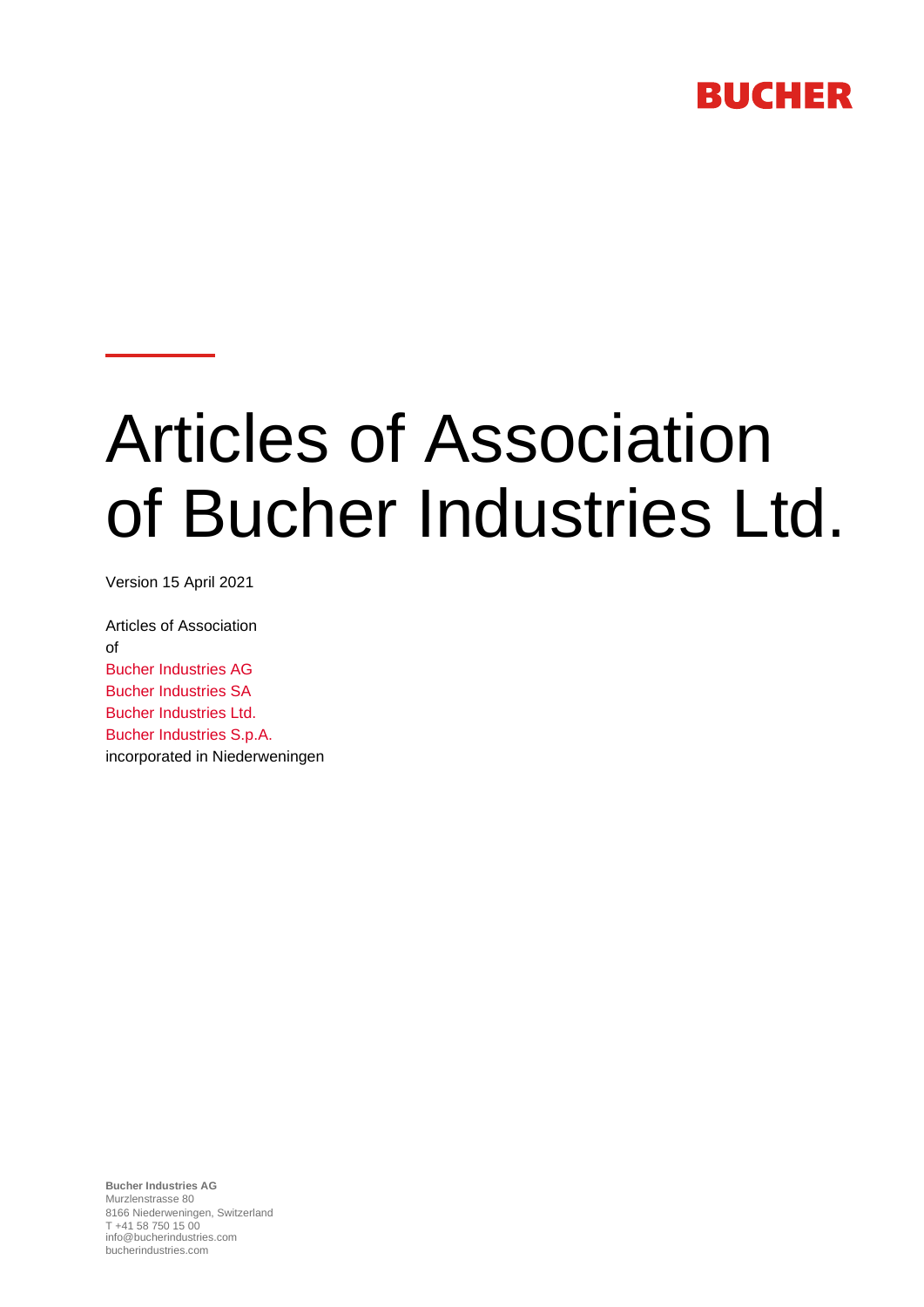# I. CORPORATE NAME, SEAT, DURATION, PURPOSE

# Art. 1

Corporate Name, Seat, Duration

There exists a stock corporation of indefinite duration under the firm of Bucher Industries AG Bucher Industries SA Bucher Industries Ltd. Bucher Industries S.p.A.

The Company's seat is located in Niederweningen (Switzerland). By resolution of the Board of Directors, the Company may establish offices and branches both in Switzerland and abroad.

### Art<sub>2</sub>

#### Purpose

The purpose of the Company is the acquisition and the permanent management of shareholdings in corporations of any kind, particularly in the engineering industry, and the financing of affiliated corporations in both Switzerland and abroad.

Moreover, the Company may do any kind of business that is suitable for promoting or facilitating the Company's growth and the attainment of the corporate purpose.

The Company may issue bonds and raise loans; it may also buy and sell real estate.

# II. SHARE CAPITAL AND SHARES

# Art. 3

#### Share Capital

The Company's share capital is CHF 2,050,000.00 (two million and fifty thousand Swiss francs), composed of 10,250,000 registered shares with a par value of CHF 0.20 each.

All shares have been fully paid up.

In case of a share capital increase, shareholders will be entitled to pro-rata subscription rights for the newly issued shares based on their previous shareholdings, provided the General Meeting of shareholders, in its resolution to increase the share capital, does not preclude such subscription rights on cogent ground.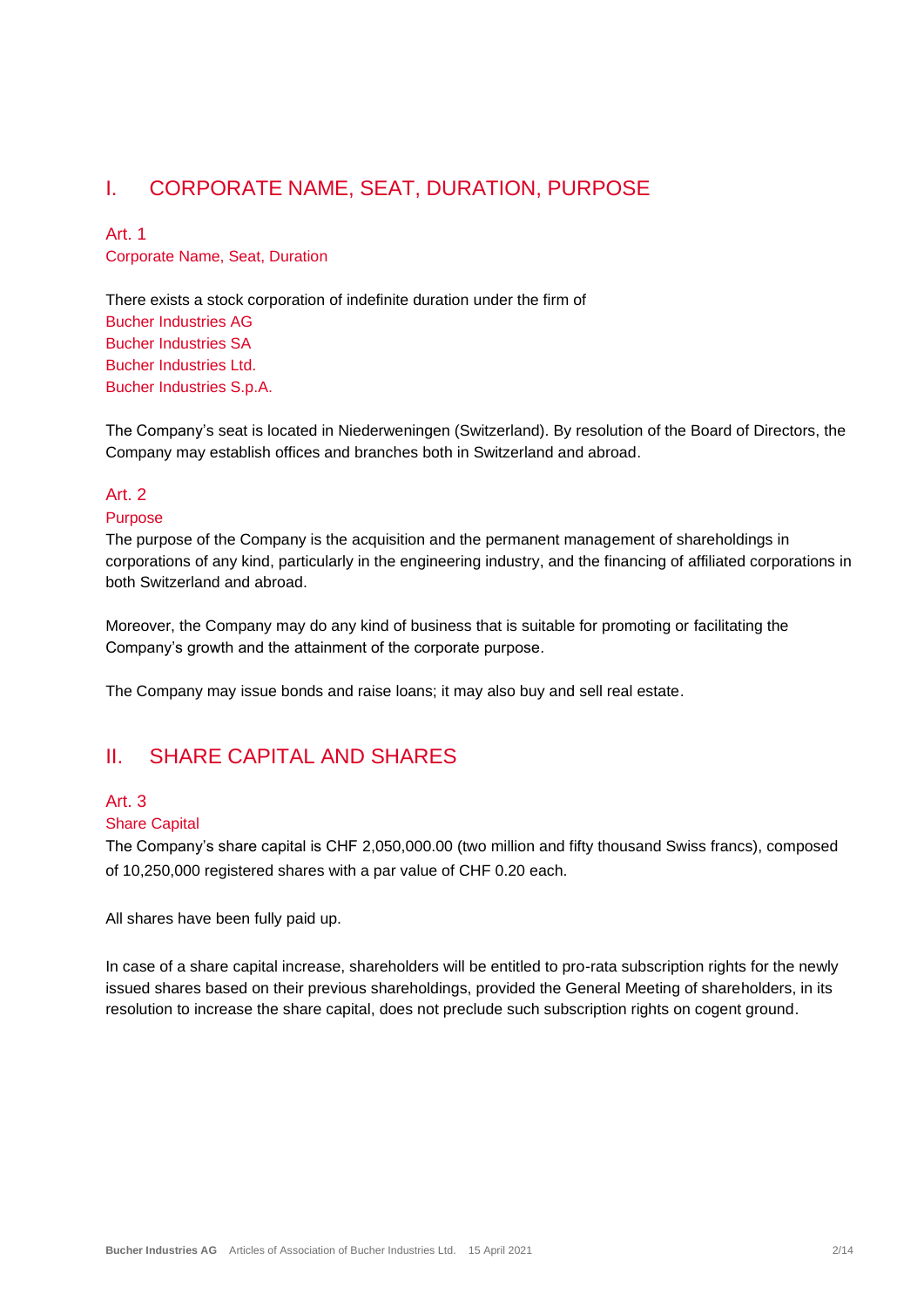#### Art. 3a

#### Creation of Conditional Capital

The Company's share capital is increased through the issue of not more than 1,184,100 registered shares with a par value of CHF 0.20 each for a total amount of not more than CHF 236,820.00 by exercising option or conversion rights granted in connection with bonds issued by the Company or a subsidiary of the Company or by exercising option rights granted to shareholders. Shareholders' subscription rights are excluded. The holders of option or conversion rights are entitled to subscribe to the new shares. The acquisition of registered shares by exercising option or conversion rights and the subsequent transfer of such registered shares are subject to the transfer restrictions stipulated by Article 5 of the Articles of Association.

Option or conversion conditions are laid down by the Board of Directors. When issuing bonds or convertible bonds, the Board of Directors may suspend shareholders' anticipated subscription rights on cogent ground as stipulated by article 653c subclause 2 of the Swiss Code of Obligations. In this case, the Board of Directors will lay down the structure, the term and the amount of the bond as well as the option or conversion conditions in accordance with market conditions at the time of the issue.

#### Art. 4

#### Form of Shares

The Company issues its shares in the form of individual share certificates, global certificates or uncertificated securities. The Company may within the limits of the law convert registered shares issued in one of these forms into another form at any time and without the consent of the shareholders.

Shareholders have no right to request the printing and delivery of share certificates or the conversion of registered shares issued in a certain form into another form. However, shareholders may request a written confirmation for the shares held by them pursuant to the share register at any time.

Shareholders holding, alone or acting in concert with other shareholders under a written agreement, more than 10% of the outstanding voting rights of the Company may request from the Company the printing of share certificates for their shares at any time. They shall bear the costs.

If share certificates are issued, they will bear the facsimile signature of the Chairman of the Board and another Member of the Board. The Company may cancel or destroy without replacement share certificates issued and returned to the Company.

The Company may arrange for the creation of intermediated securities on the basis of individual share certificates, global certificates or uncertificated securities and withdraw registered shares recorded as intermediated securities from the custodian system. Transfers of intermediated securities, including the granting of security interests, are subject to the Swiss Federal Act on Intermediated Securities.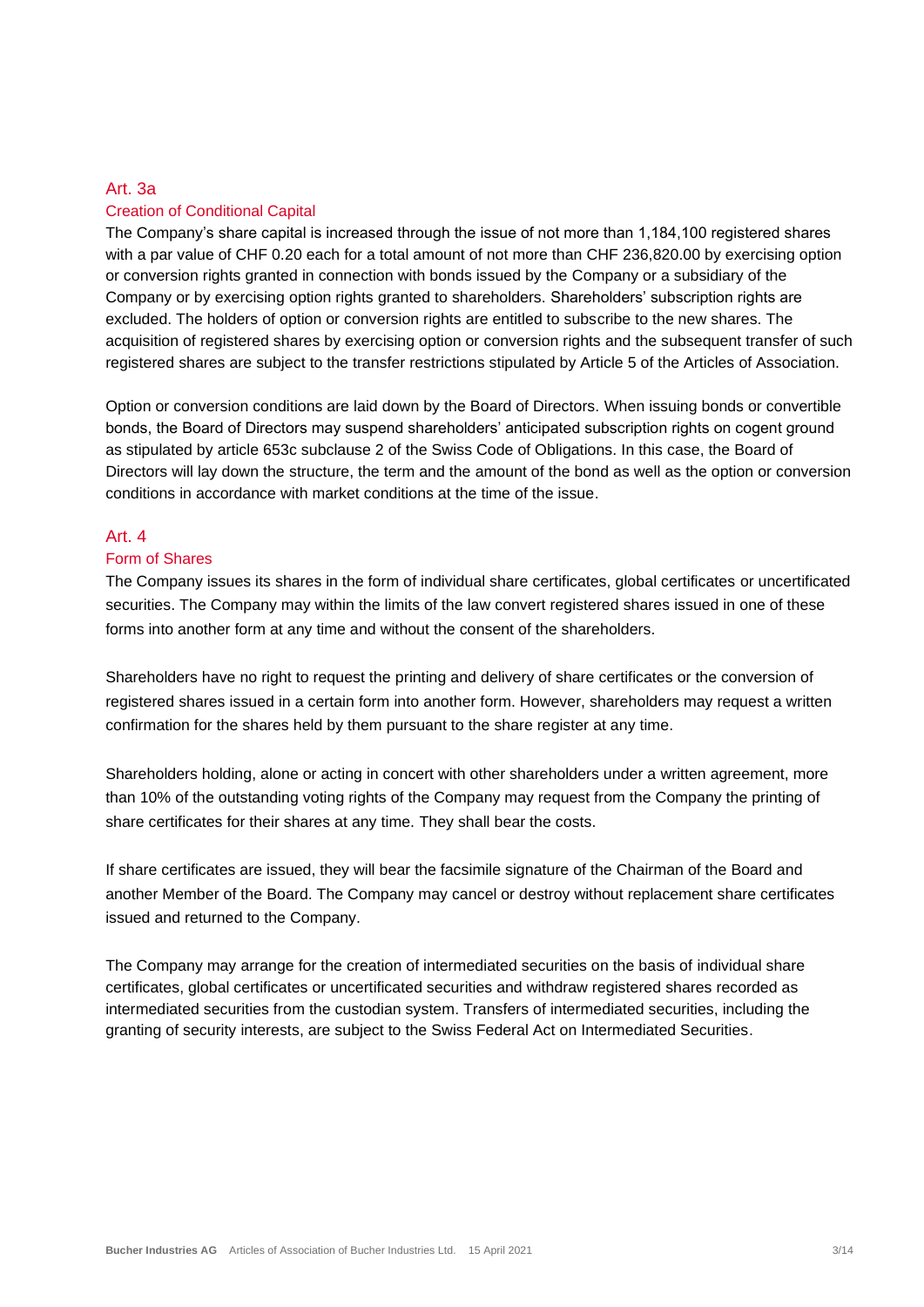#### Share Register and Registration Restrictions

The Company keeps a share register in which the holders and beneficiaries of registered shares are entered by name and address. In relation to the Company, holders and beneficiaries of shares must be entered in the share register to be recognized. The Company recognizes only one representative per share.

In order to be entered in the share register, holders and beneficiaries of shares must prove the acquisition of the shares or the creation of the beneficial interest in the shares. The Company may deny recognition and entry of an applicant in the share register as a shareholder with voting rights, unless the applicant expressly states that the shares were acquired and will be held in the applicant's own name and for the account of the applicant. Such applicant is authorized solely to exercise the rights that are not associated with the voting rights.

The Board of Directors establishes principles for the registration of trustees/nominees and issues the required regulations.

#### Art. 5a

#### Opting-up

A purchaser of the Company's shares is bound to make a public offer as provided in Section 135 of the Swiss Federal Act on Financial Market Infrastructures and Market Conduct in Securities and Derivatives Trading (Financial Market Infrastructure Act, FinMIA) when a threshold of 40% of the voting rights is exceeded.

# III. ORGANIZATION OF THE COMPANY

Art. 6 Executive Bodies The Company's executive bodies are:

- A. the General Meeting
- B. the Board of Directors
- C. the Auditors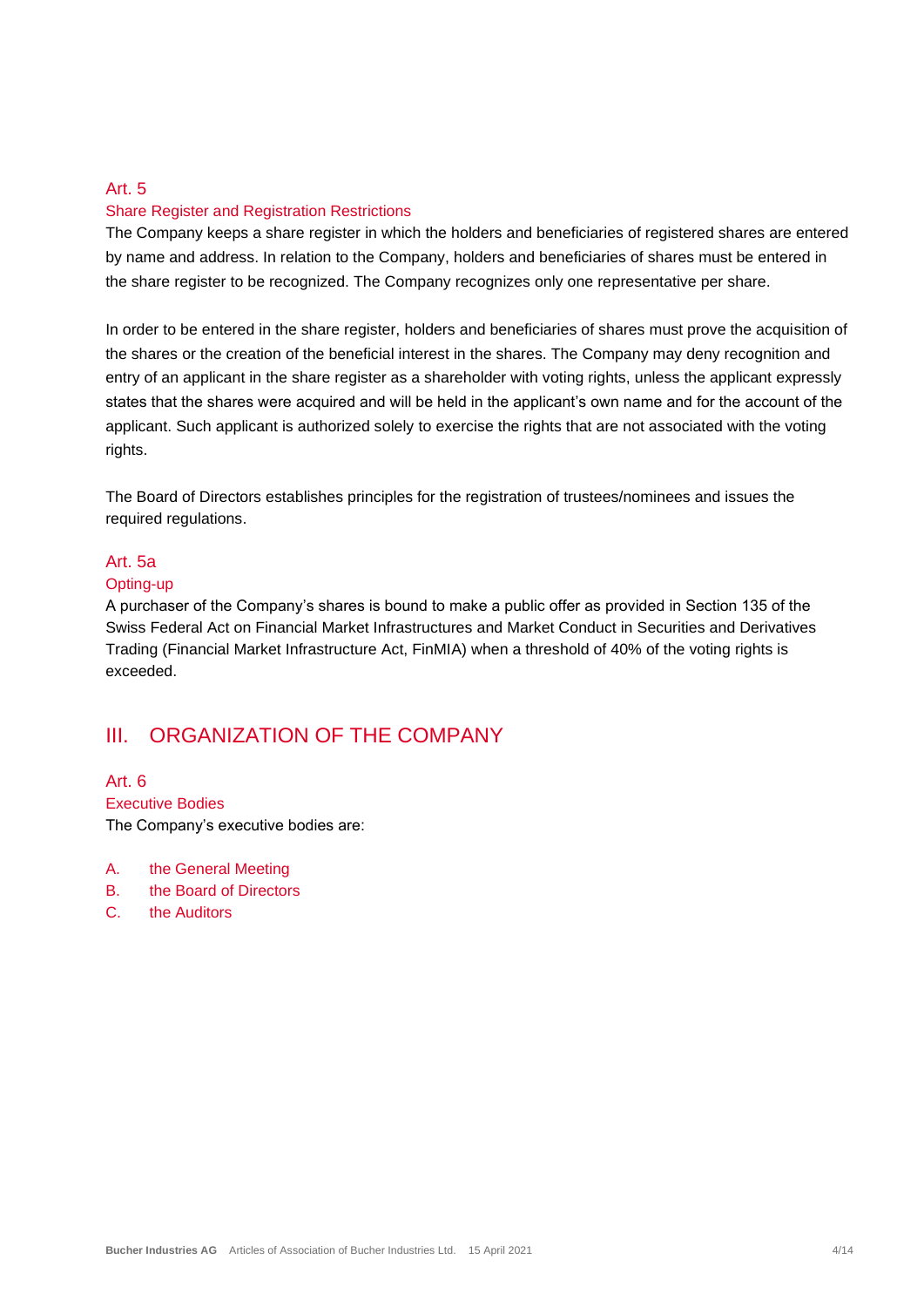#### A. A. General Meeting

#### Art. 7

#### **Competences**

The General Meeting of shareholders is the Company's governing body. It has the following inalienable powers:

- a) stipulation and amendment of the Articles of Association;
- b) election and removal of the Members of the Board of Directors, the Chairman of the Board, the Members of the Compensation Committee, the Auditors and the Independent Proxy;
- c) approval of the compensations of the Board of Directors and the Group Management;
- d) approval of the management report and the consolidated accounts;
- e) approval of the annual accounts and resolution on the appropriation of disposable profits, especially the declaration of dividend;
- f) ratification of the Board of Directors' and the Group Management's acts;
- g) resolution on motions filed by the Board of Directors, or the Auditors, or the shareholders, and on issues reserved for the General Meeting of shareholders by law or by the Articles of Association.

#### Art. 8

#### Right to Vote and Independent Proxy

In the General Meeting of shareholders, each share entitles to one vote.

Every shareholder with voting rights may be represented at the General Meeting of shareholders by another person authorized by written proxy who need not be a shareholder, or by the Independent Proxy. Within the framework of the statutory provisions, the Board of Directors defines the requirements for proxies and instructions and may enact corresponding regulations.

The Board of Directors states the applicable record date, by which shareholders must be registered in the share register to be entitled to participate and vote at the General Meeting of shareholders as well as the details with respect to written and electronic proxies and instructions in the invitation to the General Meeting.

The General Meeting of shareholders annually elects a natural or legal person or a partnership as Independent Proxy. Its term of office ends at the conclusion of the next ordinary General Meeting of shareholders. Re-election is possible. If the Company does not have an Independent Proxy, the Board of Directors will appoint one for the next General Meeting of shareholders.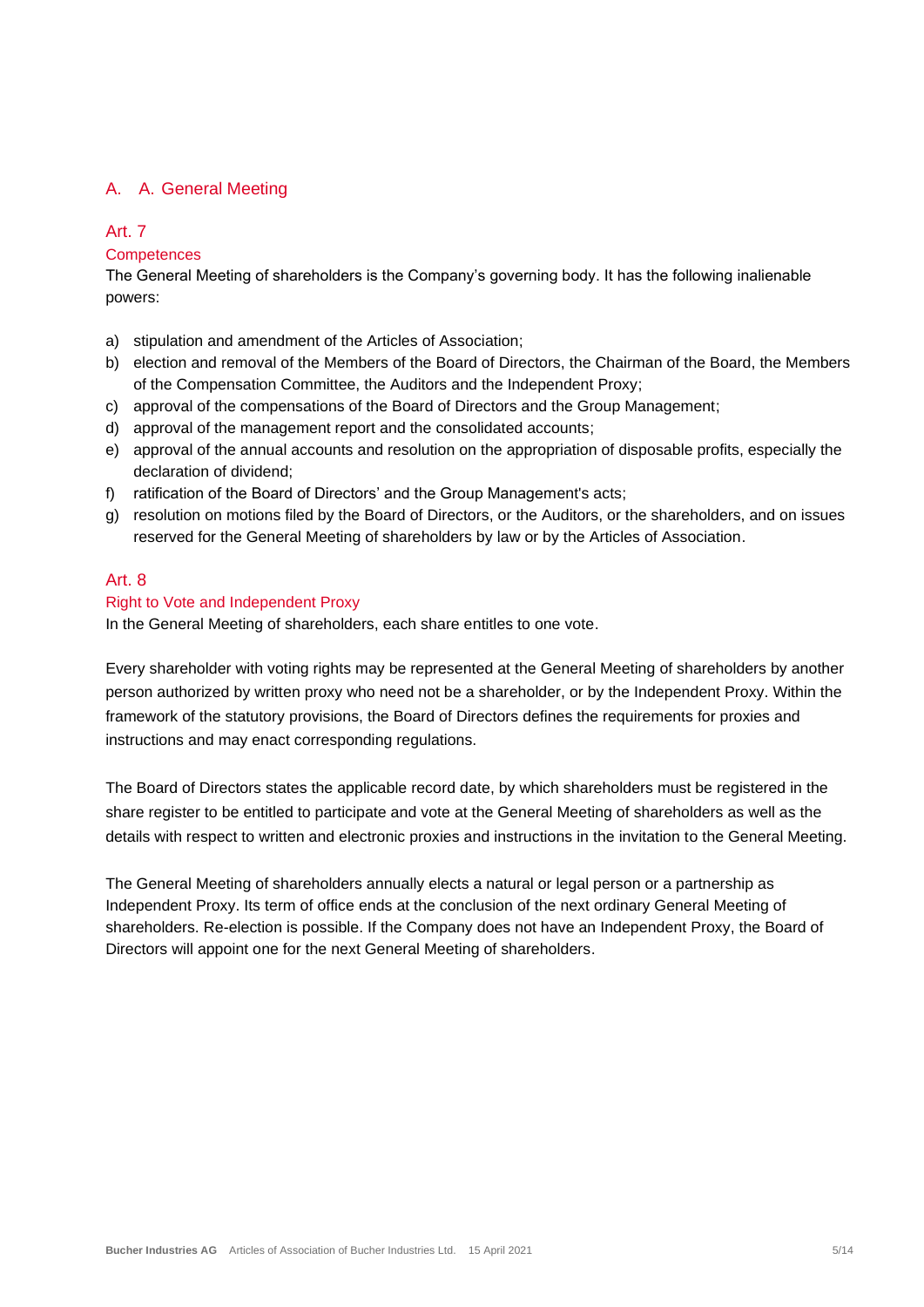#### **Convocation**

The General Meeting of shareholders is convoked by the Board of Directors or, should the occasion arise, by the Auditors or the Liquidators.

Invitations to the General Meeting of shareholders are made in accordance with Article 36 of the Articles of Association no later than 20 days before the day of the General Meeting. The invitation will inform shareholders of the General Meeting's agenda and of the motions made by the Board of Directors and by any shareholders who demanded that a General Meeting be held or that a certain item be added to the agenda.

Motions to the General Meeting of shareholders must be submitted to the Board of Directors in writing and no later than six weeks before the General Meeting.

# Art. 10

#### Implementation

The ordinary General Meeting of shareholders takes place annually within 6 months of the close of the business year.

Extraordinary General Meetings of shareholders will be called as needed, particularly in the cases stipulated by law. Shareholders representing at least one tenth of the share capital are entitled to call an extraordinary General Meeting at any time, provided that in doing so, they indicate the agenda and the motions filed. Shareholders representing 20,000.00 Swiss francs in share par value are entitled to demand that a certain item be added to the agenda. Calling a meeting and adding items to the agenda must be made in writing by indicating such item and motions.

The Company's annual report (management report, annual and consolidated accounts as well as compensation report) and the Auditors' reports must be opened for inspection by the shareholders at the corporate head office no later than 20 days before the ordinary General Meeting of shareholders. Every shareholder is entitled to demand that a copy of these documents be delivered to him or her immediately. Shareholders will be informed about this possibility in the invitation to the General Meeting of shareholders.

### Art. 11

#### **Chairmanship**

The General Meeting of shareholders will be chaired by the Chairman or the Vice-Chairman of the Board of Directors or, if they are both prevented from doing so, by an interim chairman elected by the Board of Directors.

The chairman designates the minute keeper and the vote counters, who need not be shareholders of the Company.

The minute keeper and the chairman will both sign the General Meeting's minutes, thus stating them in a binding manner.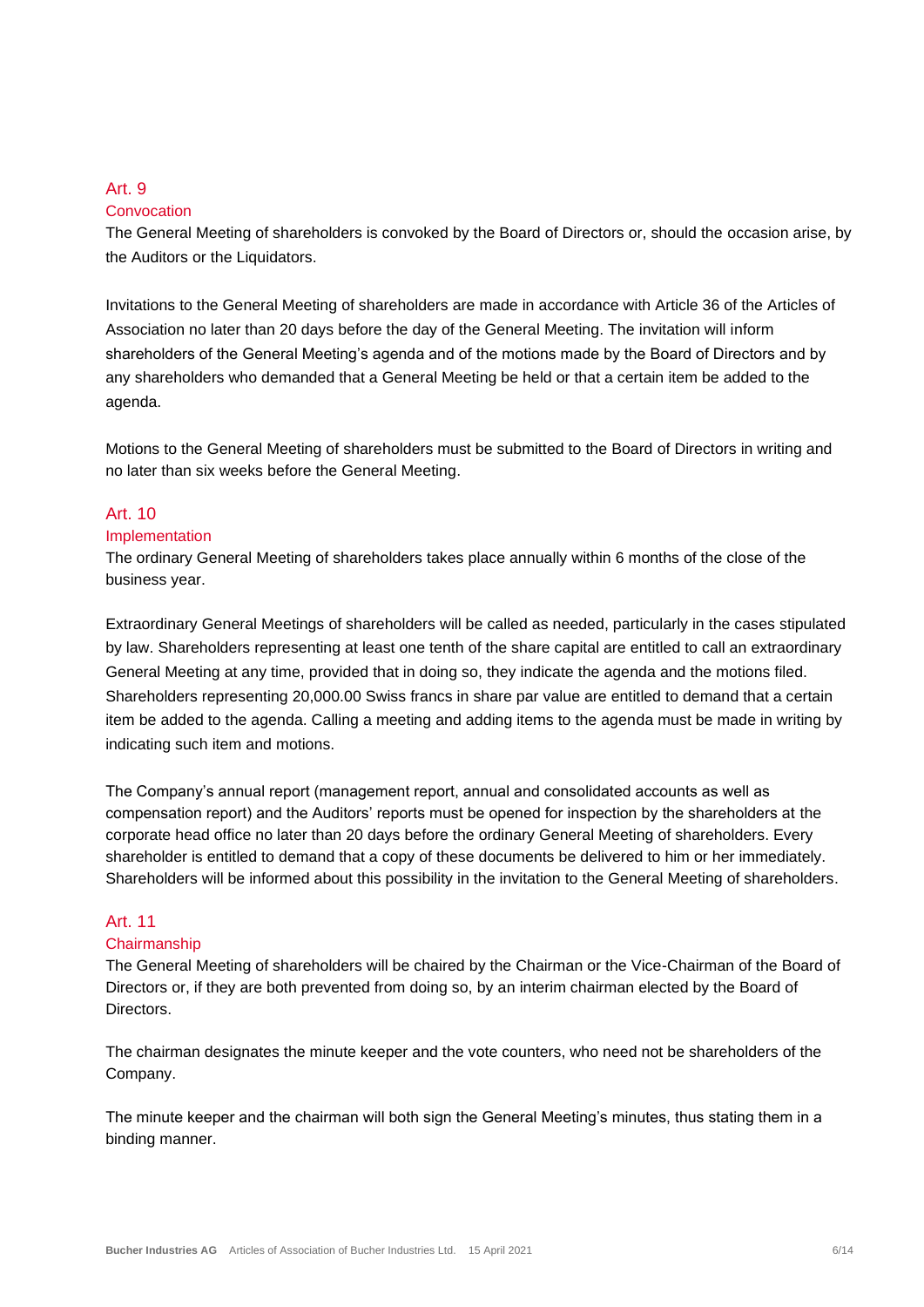#### Votes and Elections

Votes and elections will be taken by electronic means, unless the General Meeting resolves to have a written ballot or unless the chairman requests another procedure.

#### Art. 13

#### Quorum

The General Meeting of shareholders constitutes a quorum, regardless of the number of shareholders present and the number of shares represented.

Unless a peremptory provision stipulated by law or the Articles of Association provides otherwise, the General Meeting of shareholders will pass its resolutions and hold its elections by an absolute majority of all share votes represented. If a second ballot needs to be held, it will be passed by a relative majority. In case of a parity of votes, the chairman shall have the casting vote.

#### Art. 14

#### Key Resolutions

Unless a mandatory provision stipulated by law provides otherwise, resolutions of the General Meeting require at least two thirds of all represented votes to be passed whenever they regard:

- a) the modification of the corporate purpose;
- b) the introduction of voting shares;
- c) the introduction and the suspension of the limited transferability of registered shares;
- d) an approved or a conditional increase of capital;
- e) the increase in capital from shareholders' equity, by contribution in kind, or for the purpose of acquisitions in kind, and the granting of special benefits;
- f) the limitation or the suspension of subscription rights;
- g) the relocation of the corporate domicile;
- h) the dissolution of the Company and the dissolution of the Company without liquidation (merger);
- i) any introduction, amendment or suspension of statutory opting-up and/or opting-out clauses in accordance with the Swiss Federal Act on Stock Exchanges and Securities Trading.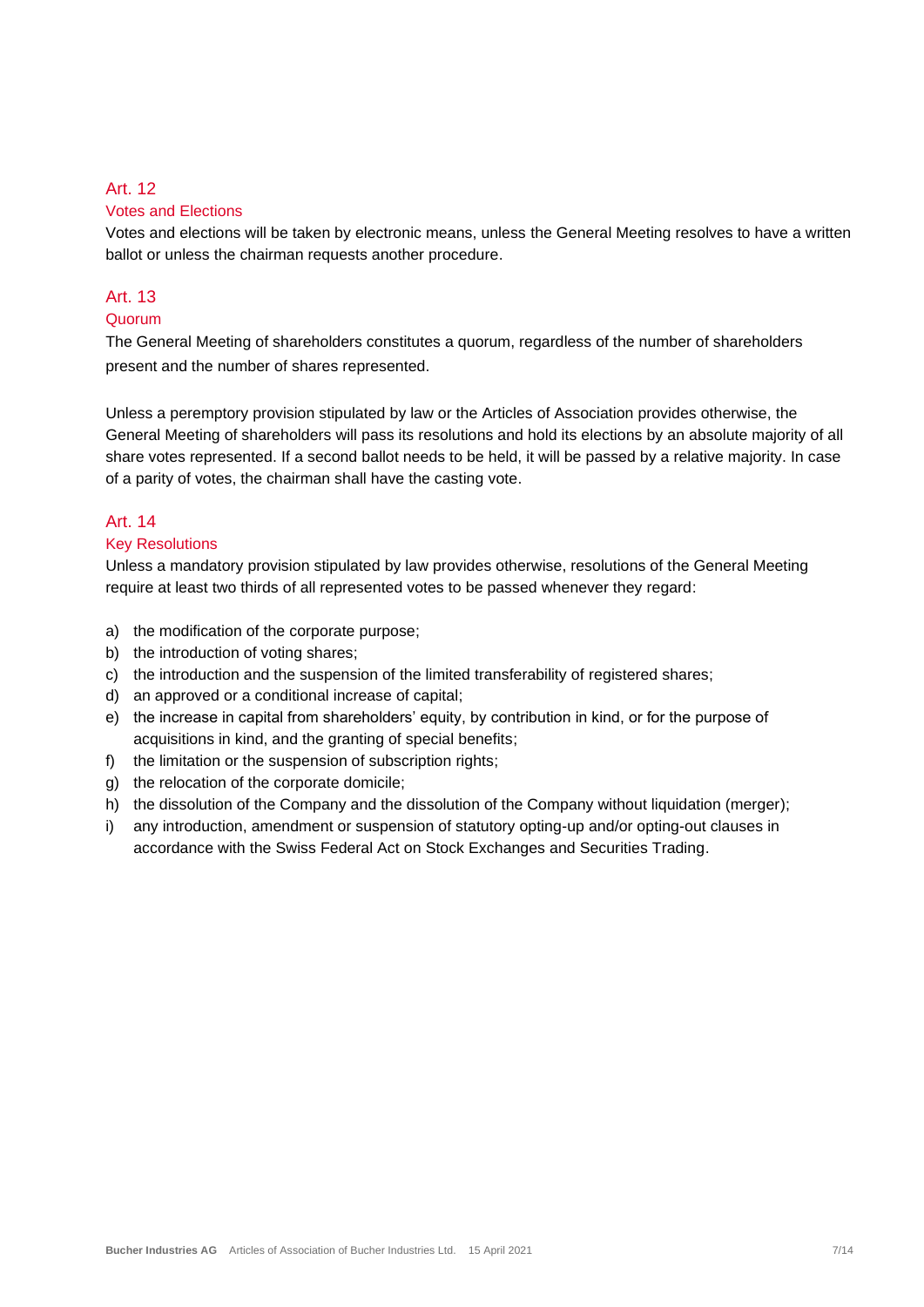#### B. Board of Directors

#### Art. 15 Composition, Election and Term of Office

The Board of Directors consists of five to nine Members.

The General Meeting of shareholders elects the Members of the Board of Directors, the Chairman of the Board as well as the Members of the Compensation Committee, who need to be Members of the Board, annually and individually. Their term of office ends at the conclusion of the next ordinary General Meeting of shareholders. Re-election is possible.

If the Company does not have a Chairman of the Board, the Board of Directors will appoint one for the remaining term of office.

#### Art. 16

#### **Constitution**

Except for the election of the Chairman of the Board and the Members of the Compensation Committee by the General Meeting of shareholders, the Board of Directors constitutes itself. Furthermore, it appoints a secretary who need not be a Member of the Board.

#### Art. 17

#### Invitation

The Board of Directors meets as often as corporate business requires it, upon invitation by the Chairman of the Board.

Every Member may demand the convocation of a meeting by writing to the Chairman of the Board.

#### Art. 18

#### Resolutions

The Board of Directors constitutes a quorum whenever the majority of its Members is present. Members attending by phone, video conference or any other electronic media are deemed present. Votes will be taken by open ballot. Resolutions require an absolute majority to be passed. In case of a parity of votes, resolutions will be passed by the Chairman's casting vote.

Unless a Member demands that the Board meet to discuss a matter, resolutions may also be passed by written approval; in such a case, a resolution requires an absolute majority of all Members of the Board to be passed.

Discussions and resolutions are recorded by means of minutes which will be signed by the chairman and the secretary of the Board.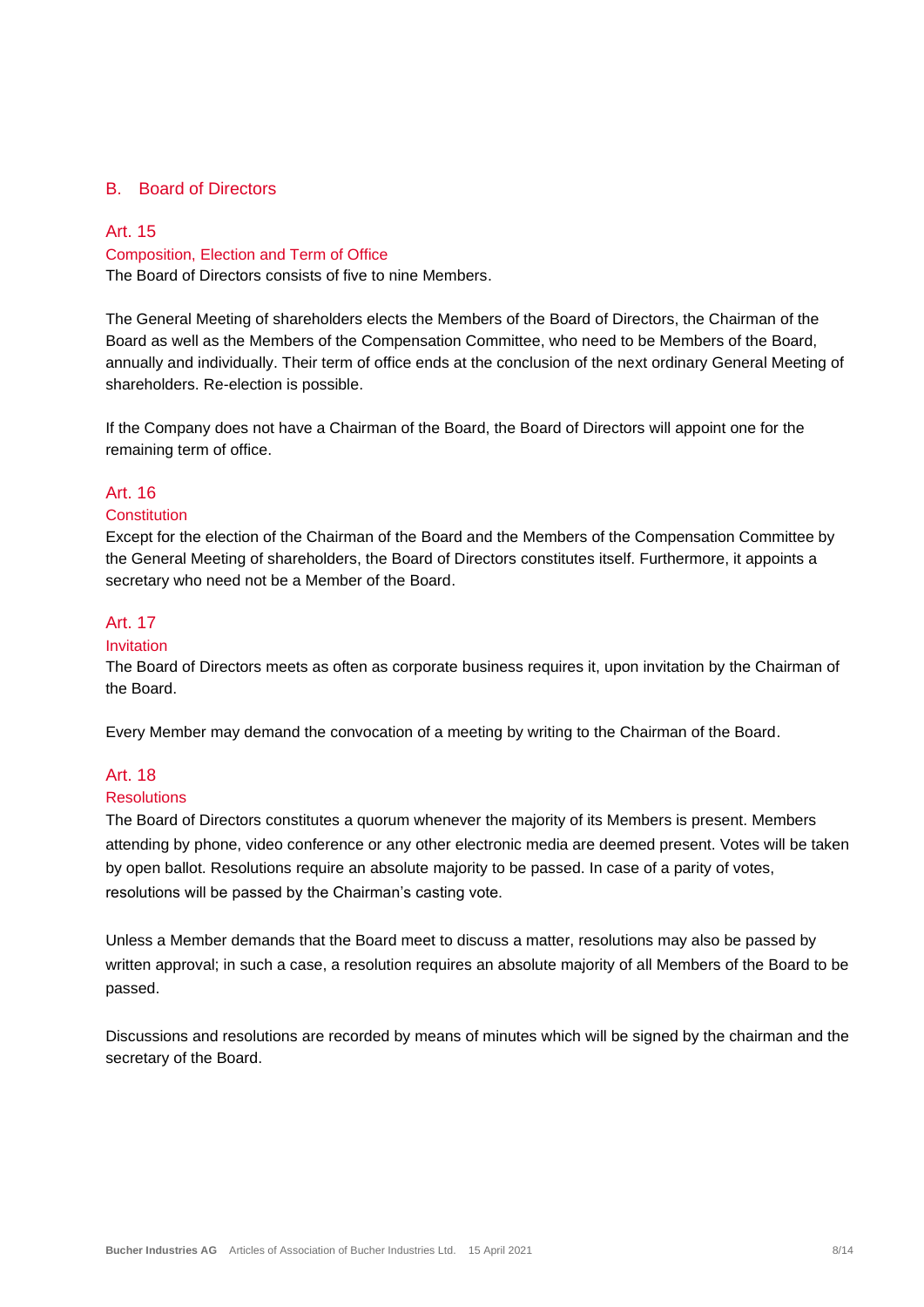#### Art. 19 Conduct of Business

The Board of Directors decides on all matters which are not reserved for another of the Company's executive bodies by law or by the Articles of Association.

The Board of Directors jointly conducts the Company's business.

In consideration of the duties imperatively incumbent upon it by law, the Board of Directors is empowered to assign the preparation and execution of its resolutions as well as the supervision of certain affairs to committees or individual Members. Further, the Board of Directors may delegate the management of the Company in part or in its entirety to individual Members or to any other individual in accordance with organizational regulations to be adopted by the Board of Directors.

#### Art. 20

#### Compensation Committee

The Compensation Committee consists of two to five Members of the Board of Directors. In case of a vacancy, the Board of Directors shall appoint a substitute from among its Members for the remaining term of office.

The organization, functioning and reporting of the Compensation Committee shall be governed by regulations adopted by the Board of Directors. The chairman of the Compensation Committee is appointed by the Board of Directors.

The Compensation Committee submits proposals for the compensation regulations, the type and amount of the annual compensations of the Members of the Board of Directors and the Group Management as well as the annual financial targets for the variable, performance-based compensation of the Group Management to the Board of Directors for approval. In addition, the Compensation Committee prepares for the Board of Directors the compensation report as well as the Board's proposals to the General Meeting of shareholders relating to the aggregate amount for compensations of the Board of Directors and the Group Management. Further, the Compensation Committee reviews requests from Members of the Group Management for external mandates and proposes their approval to the Board of Directors.

The Board of Directors may delegate further tasks to the Compensation Committee.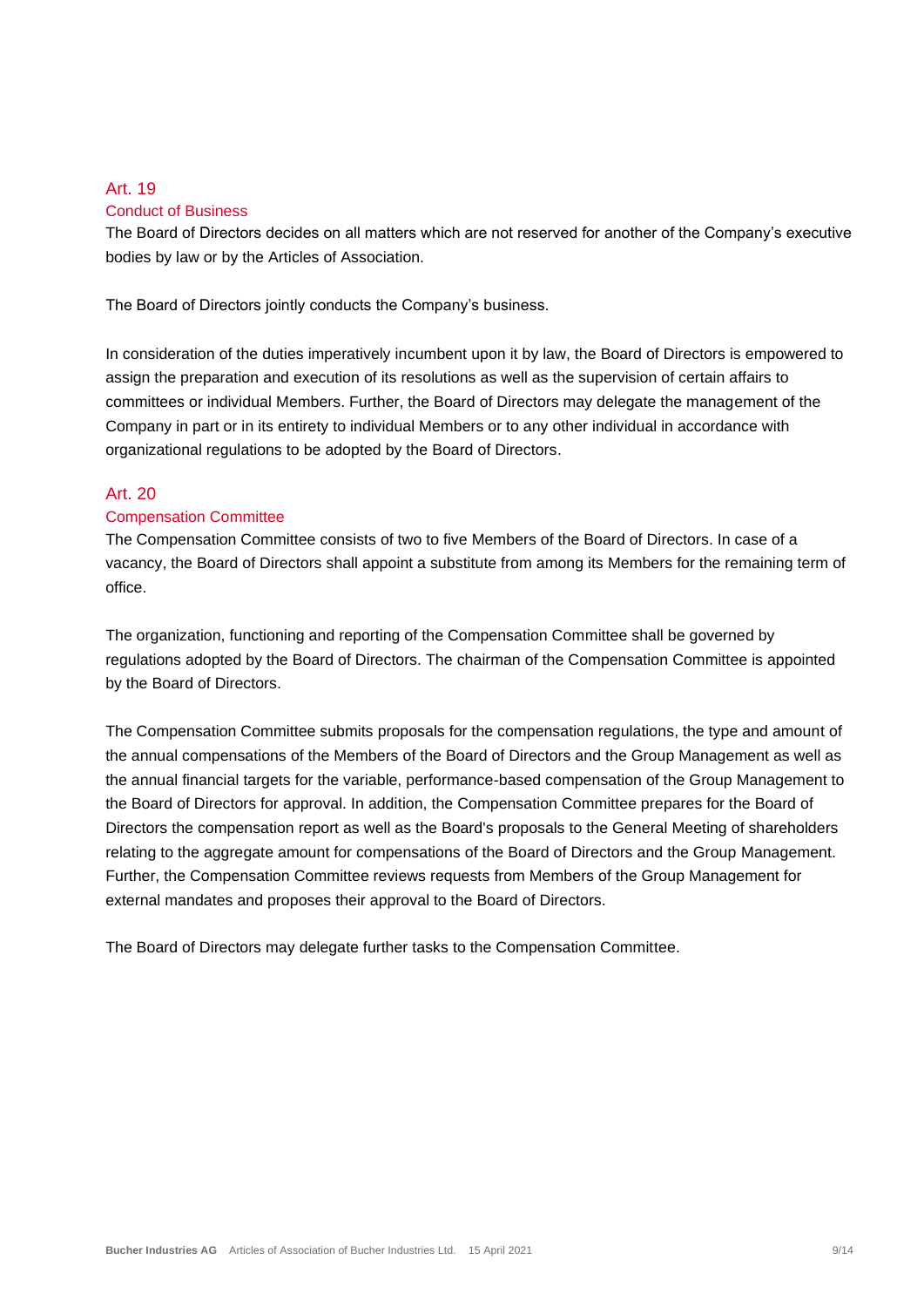#### C. Auditors

#### Art. 21

#### Appointment and Term of Office

The General Meeting of shareholders annually elects an audit firm subject to state supervision in accordance with the Swiss Federal Act on Licensing and Oversight of Auditors as the Company's Auditors.

#### Art. 22

#### Duties, Powers

The Auditors have the duties and powers stipulated by law.

The Auditors participate in the ordinary General Meeting of shareholders.

# IV. COMPENSATION OF THE MEMBERS OF THE BOARD OF DIRECTORS AND THE GROUP MANAGEMENT

#### Art. 23

#### Principals of the Compensation System

The Members of the Board of Directors receive a fixed compensation that is not success or performance related. It may, in whole or in part, be paid in cash or in participation rights.

The compensation of the Members of the Group Management consists of a fixed as well as a variable, success and performance related compensation. The annual variable compensation may, in whole or in part, consist of participation rights, and amounts to one and a half times the annual fixed compensation of the respective Member of the Group Management at the maximum. The variable compensation is based on the achievement of financial and personal yearly targets. The financial yearly targets include profitability ratios of the Group or its divisions and may be supplemented with additional financial performance indicators.

Compensations to Members of the Board of Directors or the Group Management may be paid by the Company or companies controlled by the Company, provided such compensations are consolidated at the level of the Company.

#### Art. 24

#### Compensation of the Board of Directors

The compensation of the Members of the Board of Directors includes a fixed base fee and lump sum allowances for service on committees and expenses. The base fee may, in whole or in part, be paid in participation rights. If this is the case, the Board of Directors will determine:

- a) the ratio between the cash and the participation rights component of the base fee;
- b) the way the number of allocated participation rights is calculated;
- c) the blocking period for the allocated participation rights;
- d) the other terms and conditions for the allocation of the participation rights in accordance with the compensation regulations adopted by the Board of Directors.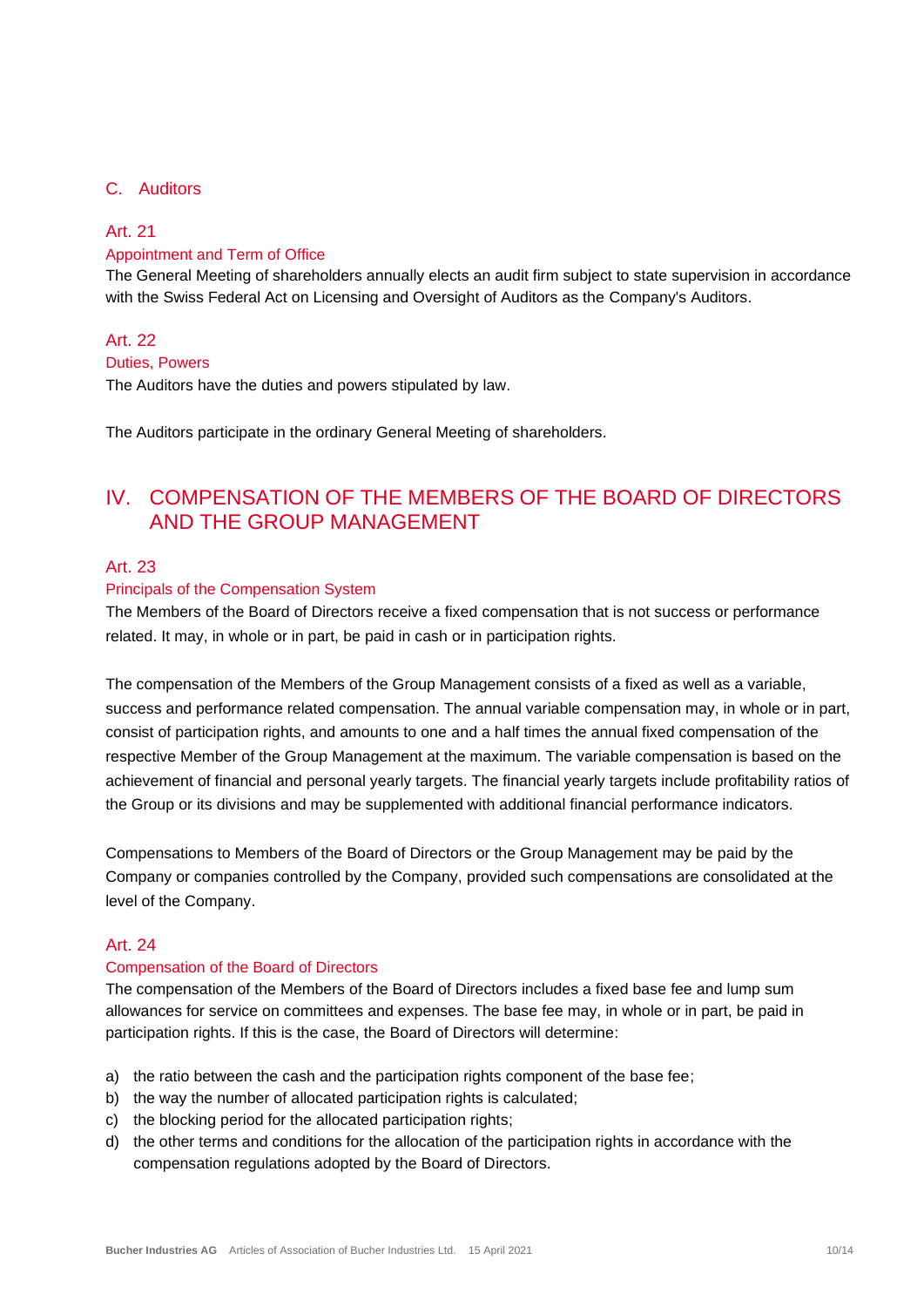#### Art. 25 Compensation of the Group Management

The compensation of the Members of the Group Management consists of a fixed as well as a variable, success and performance related compensation. The compensation regulations adopted by the Board of Directors set forth the fixed compensation and its components. The amount of the variable compensation ranges from zero to one and a half times the annual fixed compensation of the respective Member of the Group Management, depending on the level of target achievement.

The Board of Directors determines the variable, success and performance-related compensation of the Members of the Group Management at the request of the Compensation Committee on the basis of the following principles:

- a) the ratio between the cash and the participation rights component of the variable compensation;
- b) the financial profitability ratios of the Group or its divisions relevant for the determination of the level of achievement of the yearly targets;
- c) the weighting of the financial and personal yearly targets for purposes of determining the amount of the variable compensation;
- d) the blocking period for the allocated participation rights;
- e) the other terms and conditions for the allocation of the participation rights in accordance with the compensation regulations adopted by the Board of Directors.

#### Art. 26

#### Approval of Compensations

The General Meeting of shareholders approves annually the proposals of the Board of Directors in relation to each of:

- a) the aggregate amount of the fixed compensation of the Board of Directors for the forthcoming term of office;
- b) the aggregate amount of the fixed compensation of Group Management for the financial year following the ordinary General Meeting of shareholders;
- c) the aggregate amount of the variable compensation of the Group Management for the preceding financial year that has ended.

In case one of the aggregate amounts proposed is not approved by the General Meeting of shareholders, the Board of Directors may convene another General Meeting of shareholders.

#### Art. 27

#### Responsibilities of the Board of Directors

The Board of Directors adopts compensation regulations that define the tasks and responsibilities of the Board of Directors and the Compensation Committee as well as the system for determining the compensations of the Board of Directors and the Group Management at the Compensation Committee's request. Further, the Board of Directors shall decide on the proposals submitted to the General Meeting of shareholders relating to the compensation of the Board of Directors and the Group Management. The Board of Directors shall determine the annual compensation of each Member of the Board of Directors as well as of each Member of the Group Management within the limits of the aggregate amounts approved by the General Meeting of shareholders.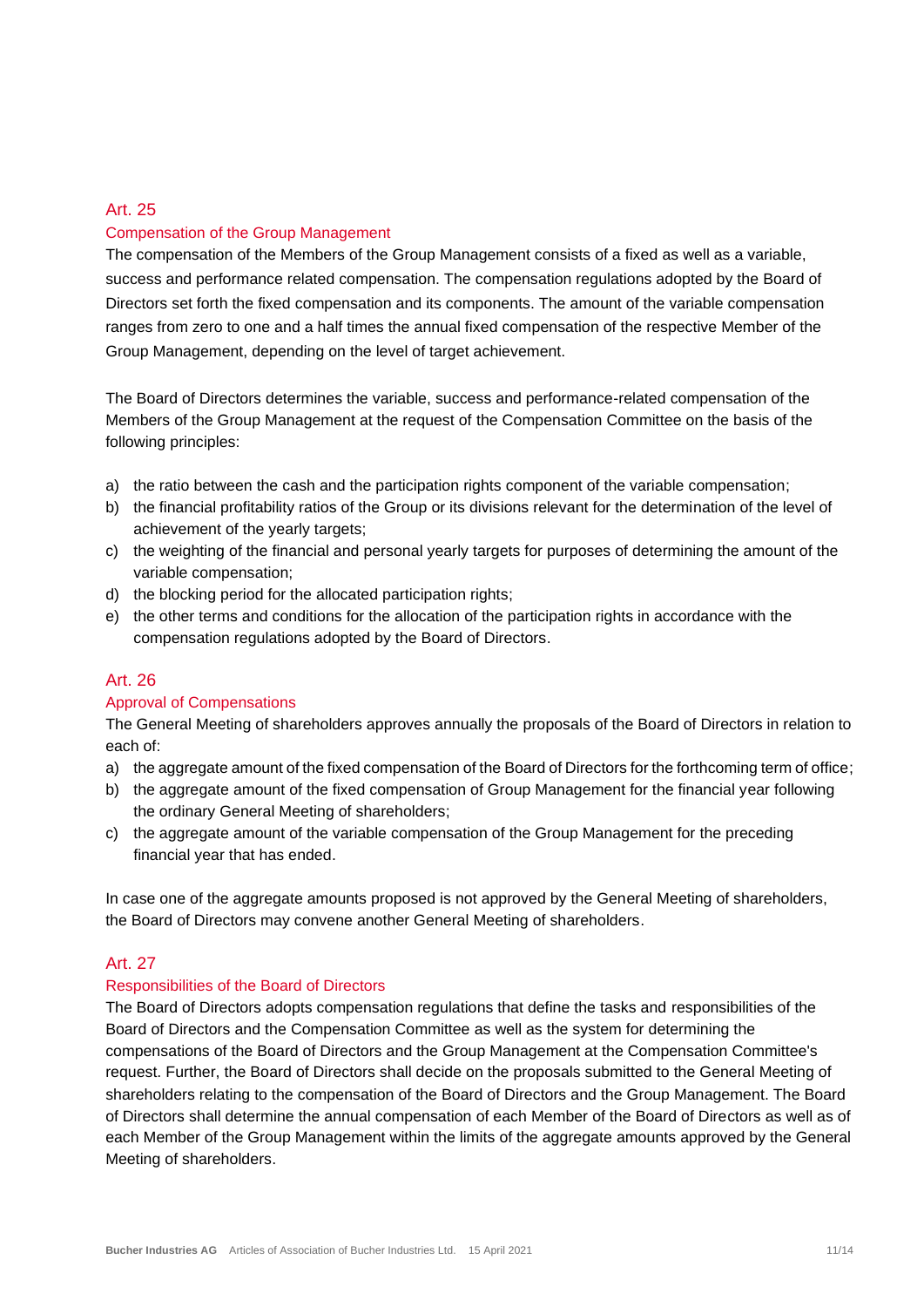#### Art. 28 Additional Amount for the Group Management

An additional amount is available to the Board of Directors that may be used to remunerate Members of the Group Management appointed after the approval of the maximum aggregate compensation amount for the respective period. The additional amount may also be used for payments that compensate the new Member of the Group Management for disadvantages suffered as a result of his/her change of employment.

The additional amount shall amount to no more than 40% of the aggregate amount for fixed compensations of the Group Management last approved by the General Meeting of shareholders.

# V. EXTERNAL MANDATES, CONTRACTS WITH MEMBERS OF THE THE BOARD OF DIRECTORS AND THE GROUP MANAGEMENT AS WELL AS LOANS AND CREDITS

#### Art. 29

#### External Mandates

A Member of the Board of Directors may hold up to four, and a Member of the Group Management may hold up to two mandates as member of the most senior managing or administrative body of other companies listed on a stock exchange. In addition, a Member of the Board of Directors may hold up to ten, and a Member of the Group Management may hold up to two mandates as member of the most senior managing or administrative body of a legal entity that is not listed on a stock exchange.

Mandates in companies controlled by or controlling the Company as well as mandates that the respective member assumes in its capacity as Member of the Board of Directors or Member of the Group Management do not qualify as external mandates for purposes of this article.

Mandates in affiliated companies outside the Group as well as mandates that are assumed in such role qualify as one mandate for purposes of this article as long as the total number of mandates held within such group of affiliated companies does not exceed 30.

Pro bono mandates are not subject to the above limitations. No Member of the Board of Directors or the Group Management may hold more than 20 such mandates.

The acceptance of mandates by Members of the Group Management requires the consent of the Board of **Directors** 

For purposes of this article, mandates shall mean functions in the most senior managing or administrative bodies of legal entities that are required to be registered with the commercial register or a corresponding foreign register.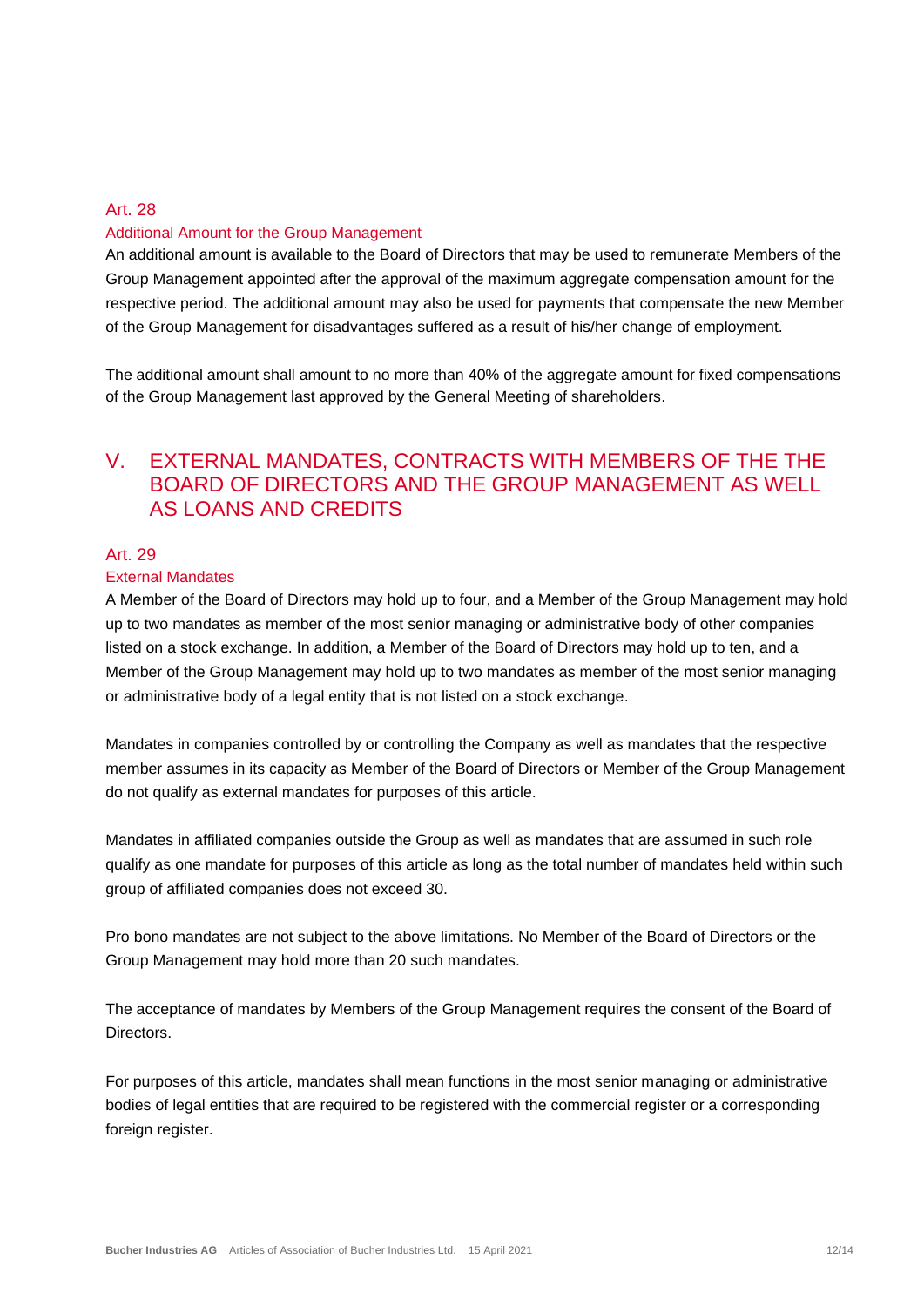#### Contracts with Members of the Board of Directors and the Group Management

The duration and termination of agreements with Members of the Board of Directors shall comply with their term of office and the law. The employment agreements between the Company and the Members of the Group Management may have a fixed term of up to one year or may be concluded for an indefinite period of time. The maximum notice period of agreements that are concluded for an indefinite period of time is on year.

The agreements with Members of the Group Management may contain non-compete undertakings that may have a term of up to two years following termination of the agreement. The consideration that may be paid by the Company for such non-compete undertakings is for each year of its duration limited to the fixed annual compensation of the respective Member of the Group Management.

#### Art. 31

#### Loans, Credits and Pension Benefits

The Board of Directors may grant loans, credits and/or pension benefits other than occupational pension benefits at terms and conditions as determined by the Board of Directors. The maximum amount of such loans, credits and/or pension benefits shall not exceed the fixed annual compensation of the respective Member of the Group Management.

# VI. BUSINESS YEAR, FINANCIAL REPORTING AND APPROPRIATION OF **PROFITS**

#### Art. 32

#### Business Year

The Company's business year is scheduled by decision of the Board of Directors.

#### Art. 33

#### Financial Reporting

The financial reporting shall be made in accordance with applicable laws as well as the applicable accounting standards.

#### Art. 34

#### Appropriation of Profits

Über die Verwendung des Jahresgewinnes beschliesst die Generalversammlung im Rahmen der gesetzlichen Auflagen.

Dividenden, die innerhalb von fünf Jahren seit ihrer Fälligkeit nicht erhoben werden, fallen den freien Reserven zu.